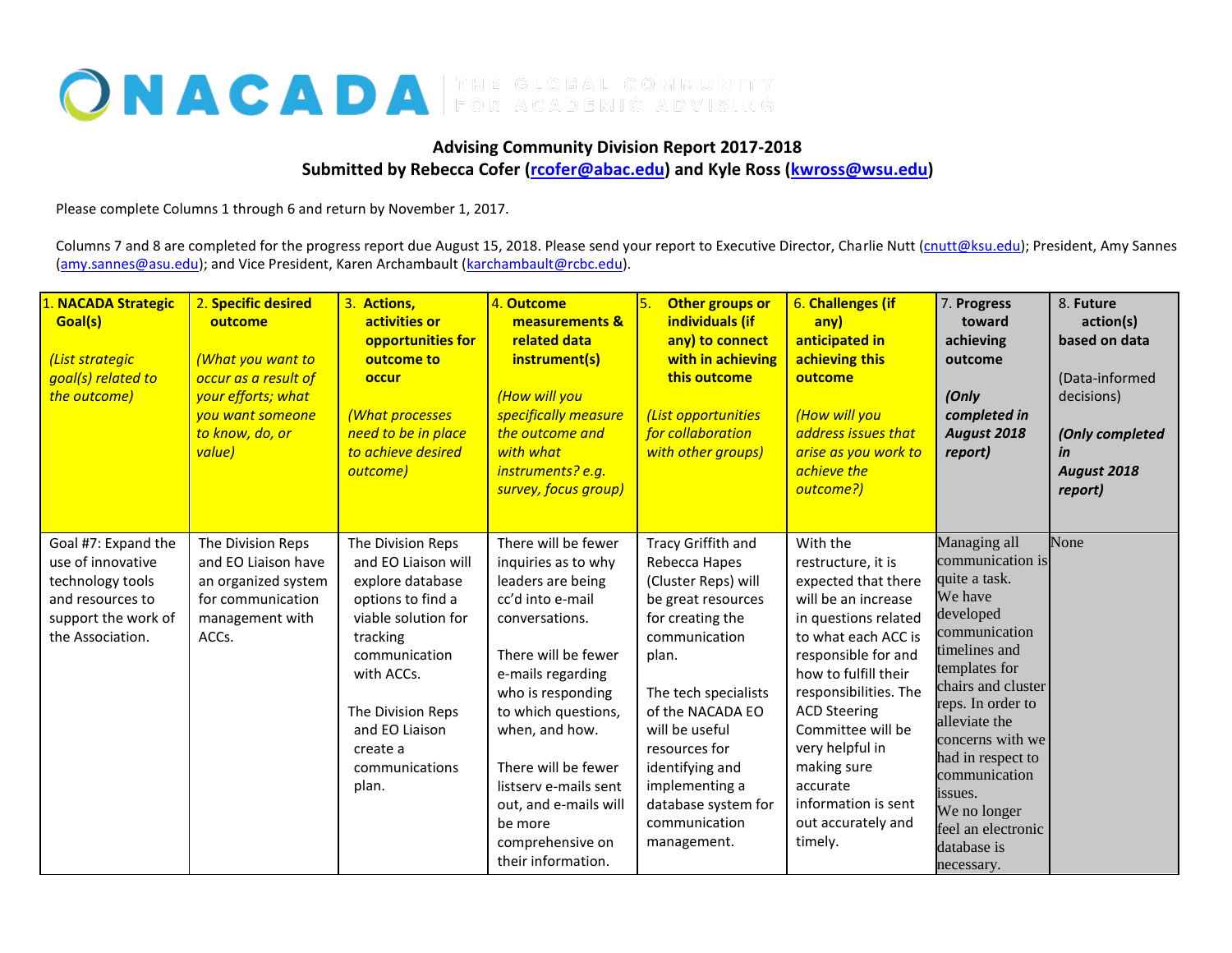| Goal #4: Foster<br>inclusive practices<br>within the<br>Association that<br>respect the principle<br>of equity and the<br>diversity of advising<br>professionals across<br>the vast array of<br>intersections of<br>identity.<br>Goal #5: Develop<br>and sustain effective<br>Association<br>leadership.<br>Goal #6: Engage in<br>ongoing assessment<br>of all facets of the<br>Association. | The restructure of<br>the Advising<br><b>Community Division</b><br>is complete by<br>Annual Conference<br>2018 with the<br>exception of<br>election of Chairs<br>from former<br>Interest Groups. | The ACD puts in<br>place and approves<br>policies and<br>practices related to<br>the following areas<br>affected by the<br>restructure:<br>The 2019 election<br>cycle<br>Advising<br>Community-Sponsor<br>ed sessions for the<br>2019 Annual<br>Conference<br>Becoming an<br><b>Advising Community</b><br><b>Rubrics for</b><br>maintaining active<br>status for ACs and<br><b>ACCs</b><br>Financial support for<br>former IG Chairs for<br>the 2018 Annual<br>Conference<br><b>ACD Service Awards</b> | Half of former IG<br>Chairs volunteer or<br>are selected to<br>enter the election<br>cycle for the<br>2019-2021 term.<br>100% of ACCs<br>participate in the<br>Annual Conference<br>proposal and<br>sponsorship review<br>process.<br>The process for<br>becoming an AC is<br>shortened by one<br>year.<br>100% of ACCs are<br>actively involved as<br>leaders of their<br>groups, and foster<br>active participation<br>by their<br>membership.<br>100% of former IG<br>Chairs have financial<br>support to attend<br>the 2018 Fall<br>Division training. | <b>ACD Steering</b><br>Committee<br>workgroup will be<br>responsible for<br>identifying half of<br>former IGs to enter<br>the 2019 election<br>cycle. This will<br>involve<br>collaboration with<br>Cathy Swartz of the<br>EO.<br>Rhonda Baker and<br>Farrah Turner will<br>be involved in the<br>AC-Sponsored<br>Sessions process.<br>The Assessment in<br><b>Advising Community</b><br>will be an excellent<br>group to consult<br>with for establishing<br>rubrics.<br>The Finance<br>Committee will<br>need to approve the<br>supplemental<br>budget request for<br>2018. | Considering the<br>association-wide<br>support for this<br>restructure, there<br>are no foreseeable<br>issues with these<br>tasks. However, the<br>ACD Reps and<br>Cluster Reps will<br>meet monthly to<br>ensure these tasks<br>are completed, and<br>that any confusion<br>is cleared. | Working groups<br>have completed<br>their tasks and<br>procedures/docs<br>have been<br>updated online.<br>The Reps and EO communities, if<br>Liaison will be<br>communicating<br>new items to<br>chairs at Division finalizing<br>meeting at<br>annual. | Reps and EO<br>Liaison are working<br>on clearer policies<br>and procedures for<br>evaluating and<br>archiving<br>needed.<br>Continued work<br>needs to be done on<br>transparent policies<br>for evaluation of<br>communities. |
|----------------------------------------------------------------------------------------------------------------------------------------------------------------------------------------------------------------------------------------------------------------------------------------------------------------------------------------------------------------------------------------------|--------------------------------------------------------------------------------------------------------------------------------------------------------------------------------------------------|--------------------------------------------------------------------------------------------------------------------------------------------------------------------------------------------------------------------------------------------------------------------------------------------------------------------------------------------------------------------------------------------------------------------------------------------------------------------------------------------------------|------------------------------------------------------------------------------------------------------------------------------------------------------------------------------------------------------------------------------------------------------------------------------------------------------------------------------------------------------------------------------------------------------------------------------------------------------------------------------------------------------------------------------------------------------------|-------------------------------------------------------------------------------------------------------------------------------------------------------------------------------------------------------------------------------------------------------------------------------------------------------------------------------------------------------------------------------------------------------------------------------------------------------------------------------------------------------------------------------------------------------------------------------|------------------------------------------------------------------------------------------------------------------------------------------------------------------------------------------------------------------------------------------------------------------------------------------|---------------------------------------------------------------------------------------------------------------------------------------------------------------------------------------------------------------------------------------------------------|---------------------------------------------------------------------------------------------------------------------------------------------------------------------------------------------------------------------------------|
|----------------------------------------------------------------------------------------------------------------------------------------------------------------------------------------------------------------------------------------------------------------------------------------------------------------------------------------------------------------------------------------------|--------------------------------------------------------------------------------------------------------------------------------------------------------------------------------------------------|--------------------------------------------------------------------------------------------------------------------------------------------------------------------------------------------------------------------------------------------------------------------------------------------------------------------------------------------------------------------------------------------------------------------------------------------------------------------------------------------------------|------------------------------------------------------------------------------------------------------------------------------------------------------------------------------------------------------------------------------------------------------------------------------------------------------------------------------------------------------------------------------------------------------------------------------------------------------------------------------------------------------------------------------------------------------------|-------------------------------------------------------------------------------------------------------------------------------------------------------------------------------------------------------------------------------------------------------------------------------------------------------------------------------------------------------------------------------------------------------------------------------------------------------------------------------------------------------------------------------------------------------------------------------|------------------------------------------------------------------------------------------------------------------------------------------------------------------------------------------------------------------------------------------------------------------------------------------|---------------------------------------------------------------------------------------------------------------------------------------------------------------------------------------------------------------------------------------------------------|---------------------------------------------------------------------------------------------------------------------------------------------------------------------------------------------------------------------------------|